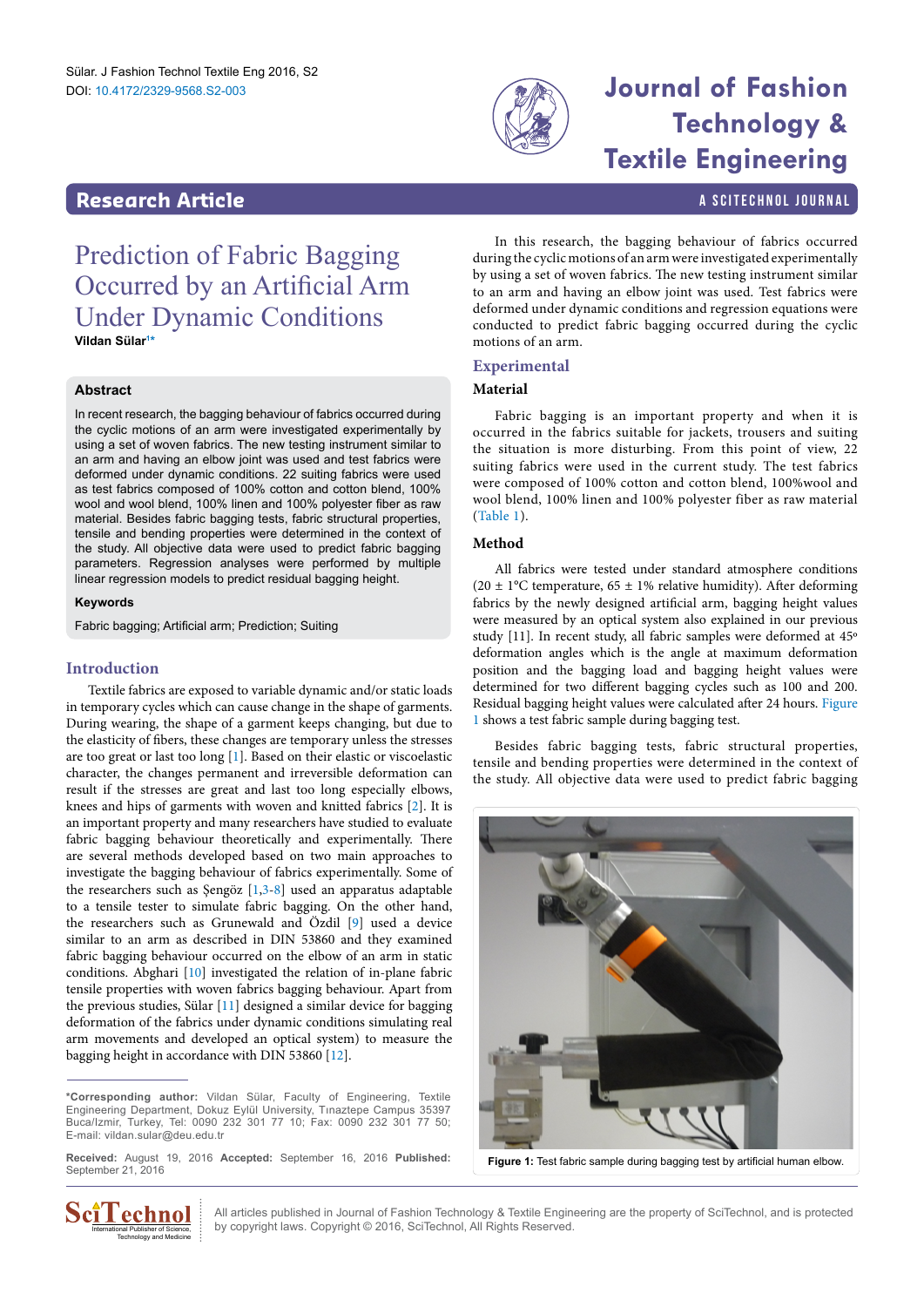#### *doi: 10.4172/2329-9568.S2-003*

parameters. Regression analyses were performed by multiple linear regression models to predict residual bagging height. The test instruments and the measured parameters with abbreviations were given in [Tables 2](#page-1-1) and [3](#page-2-9).

#### **Results and Discussion**

In this study linear regression was used to model the value of a dependent scale variable based on its linear relationship to one or more predictors. RH100 and RH200 were the dependent variables for regression equations and the regression equations were obtained by stepwise regression method ([Table 4](#page-2-10) and [5](#page-2-11)).

The adjusted R<sup>2</sup> values were determined between 0.748- 0.960. In these equations the parameters such as bending rigidity in bias direction, warp density, breaking elongation in bias direction, fabric thickness, fabric bending rigidity were entered in the regression equations. Table 4 shows the summary of the regression models obtained by using RH100 as dependent variable. Also in the second stage, RH200 was taken as the dependent variable .The adjusted R2 values were determined between 0.587-0.857 (Table 5). In these equations, it is very important that residual bagging height values were predicted with high adjusted  $\mathbb{R}^2$  values by using maximum five different parameters.

# **Conclusion**

In this study a new bagging testing instrument by an artificial human elbow was used to simulate fabric bagging. Fabric structural, physical and mechanical were used to predict fabric bagging parameters. In our previous study [11], the new bagging tester has

| Fabric no      | <b>Raw material</b>    | Weave              | Yarn setting (thread/cm) |              | weight (g/m <sup>2</sup> )<br>Fabric unit | Fabric<br>thickness*<br>(T) (mm) |
|----------------|------------------------|--------------------|--------------------------|--------------|-------------------------------------------|----------------------------------|
|                |                        |                    | Warp<br>(S1)             | Veft<br>(S2) |                                           |                                  |
| 1              | 100 %WO                | Plain              | 27                       | 25           | 157.7                                     | 0.33                             |
| $\overline{2}$ | 100 %WO                | Plain              | 26                       | 23           | 132.8                                     | 0.30                             |
| 3              | 98 %WO, 2% EL          | Plain              | 24                       | 24           | 169.6                                     | 0.41                             |
| 4              | 98 %WO, 2% EL          | Plain              | 30                       | 26           | 260.0                                     | 0.30                             |
| 5              | 100% WO                | 2/1 Twill          | 34                       | 32           | 147.0                                     | 0.29                             |
| 6              | 100% WO                | 2/1 Twill          | 33                       | 30           | 149.2                                     | 0.32                             |
| $\overline{7}$ | 100% WO                | 2/1 Twill          | 21                       | 29           | 189.7                                     | 0.51                             |
| 8              | %100 WO                | Herringbone        | 45                       | 44           | 131.3                                     | 0.32                             |
| 9              | 55% WO, 45% CO         | Plain              | 46                       | 29           | 124.1                                     | 0.27                             |
| 10             | 50% WO, 50% PES        | Herringbone        | 32                       | 29           | 270.0                                     | 0.31                             |
| 11             | 70% WO, 30% PES        | 2/1 Twill          | 34                       | 28           | 260.0                                     | 0.28                             |
| 12             | 80% WO, 20% PES        | Herringbone        | 39                       | 34           | 250.0                                     | 0.26                             |
| 13             | 44% WO, 54% PES, 2%EL  | 2/1 Twill          | 37                       | 29           | 295.0                                     | 0.35                             |
| 14             | 49% CO, 49 %PES, 2% EL | 3/2 Twill          | 47                       | 32           | 286.2                                     | 0.66                             |
| 15             | 97% C0, 3% EL          | 2/1 Twill          | 60                       | 31           | 192.8                                     | 0.44                             |
| 16             | 88% WO, 97% PA, 3% EL  | Plain              | 33                       | 25           | 270.0                                     | 0.28                             |
| 17             | 75% CO, 25% SE         | Basket             | 38                       | 38           | 270.0                                     | 0.35                             |
| 18             | 75 %W, 25% SE          | 2/2 Twill          | 32                       | 29           | 245.0                                     | 0.28                             |
| 19             | 100% LI                | Plain              | 22                       | 17           | 260.0                                     | 0.33                             |
| 20             | 100 %PES               | <b>Fancy Twill</b> | 114                      | 48           | 169.5                                     | 0.45                             |
| 21             | 100 %CO                | Plain velvet       | 26                       | 38           | 177.7                                     | 0.91                             |
| 22             | 90% CO, 8% WS, 2% EL   | Corduroy           | 39                       | 24           | 263.3                                     | 1.18                             |

<span id="page-1-0"></span>**Table 1:** Some structural properties of fabrics used in experimental study.

**Note:** WO: Wool, CO: Cotton, PES: Polyester, EL: Elastan, WS: Cashmere SE:Silk

\*: under 5gf/cm² pressure

**Table 2:** Fabric mechanical properties determined in experimental study.

<span id="page-1-1"></span>

| Property | <b>Test Instrument</b>    | <b>Measured parameters</b>                                                                                                                                                                       | <b>Abbreviation</b>                                        |
|----------|---------------------------|--------------------------------------------------------------------------------------------------------------------------------------------------------------------------------------------------|------------------------------------------------------------|
| Tensile  | Universal testing machine | Breaking strength (N)<br>in warp, weft and bias directions<br>Breaking elongation (%)<br>in warp, weft and bias directions<br>Elongation at 250cN load (mm)<br>in warp, weft and bias directions | <b>BS1, BS2, BS3</b><br><b>BE1, BE2, BE3</b><br>E1, E2, E3 |
|          |                           | Bending length (mm)                                                                                                                                                                              | C1, C2, C3                                                 |
| Bending  | Shirley stiffness tester  | in warp, weft and bias directions<br>Bending rigidity (mg.cm)<br>in warp, weft and bias directions<br>Fabric rigidity(mg.cm)                                                                     | G1, G2, G3<br>G                                            |